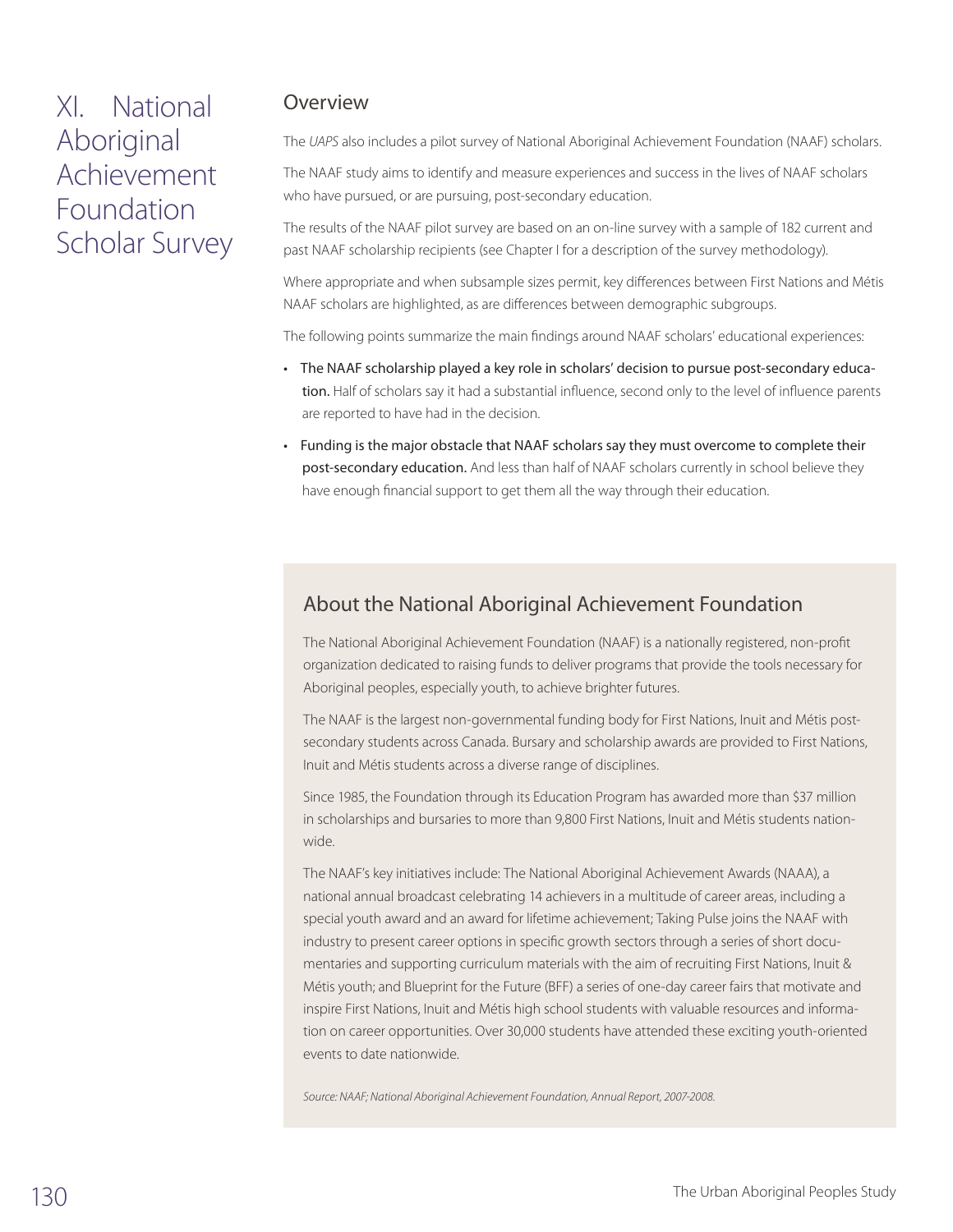- The large majority of scholars say they would have found a way to pursue their post-secondary education even without the NAAF scholarship. This speaks to the tenacity of these students rather than any lack of value of the scholarship, given the emphasis these scholars place on funding. In fact, the NAAF scholarship is only one of a mix of sources NAAF scholars have used/are using to fund their education, including employment income, government student loans, and (in the case of First Nations scholars) Band or other Aboriginal funding.
- Mentors and/or role models have played an important role in the success of NAAF scholars. After family, the greatest encouragement NAAF scholars received to pursue post-secondary studies came from a role model. There is also widespread belief among those who have or had a mentor, particularly for men, that this person made a significant contribution to their education. Finally, scholars recognize the value of role models for the next generation, with a large majority believing they have a big impact on Aboriginal youth due to their post-secondary education experience.
- Almost half of scholars believe the NAAF scholarship had a noticeable effect on their identity as an Aboriginal person. This effect is attributed to having greater pride in being Aboriginal, being recognized as an Aboriginal student, demonstrating the success of Aboriginal students, or a resulting desire to be more involved in the Aboriginal community.

# 1. NAAF scholars' educational attainment

Among the NAAF scholars who are currently completing their post-secondary education (68% of the scholars surveyed), some six in ten are completing Bachelor/undergraduate degrees or teacher's college (51%) or are completing degrees in Medicine, Dentistry, Veterinary Medicine or Optometry (8%). Three in ten are completing post-graduate degrees (Masters – 20%; Doctorate – 8%). The remainder are in community college, CEGEP or nursing school (10%); or trades/technical college, vocational school or business school (2%).

The profile of educational attainment among NAAF scholars who have completed their education (32% of the scholars surveyed) is fairly similar to that of NAAF scholars currently in school. Most completed undergraduate or medical degrees (39%), or post-graduate degrees (34%), while two in ten completed their technical, vocational or CEGEP diploma.

Highest level of education

|                                                               | In school    | <b>Completed school</b> |
|---------------------------------------------------------------|--------------|-------------------------|
| Trade/tech/vocational/business college                        | 2            | 10                      |
| Community college/CEGEP/nursing school                        | 10           | 8                       |
| Bachelor's degree/teachers college                            | 51           | 31                      |
| Degree in medicine/dentistry/<br>veterinary science/optometry | 8            | 8                       |
| Master's degree                                               | 20           | 29                      |
| Doctorate                                                     | 8            | 5                       |
| Other                                                         | $\mathbf{z}$ | 8                       |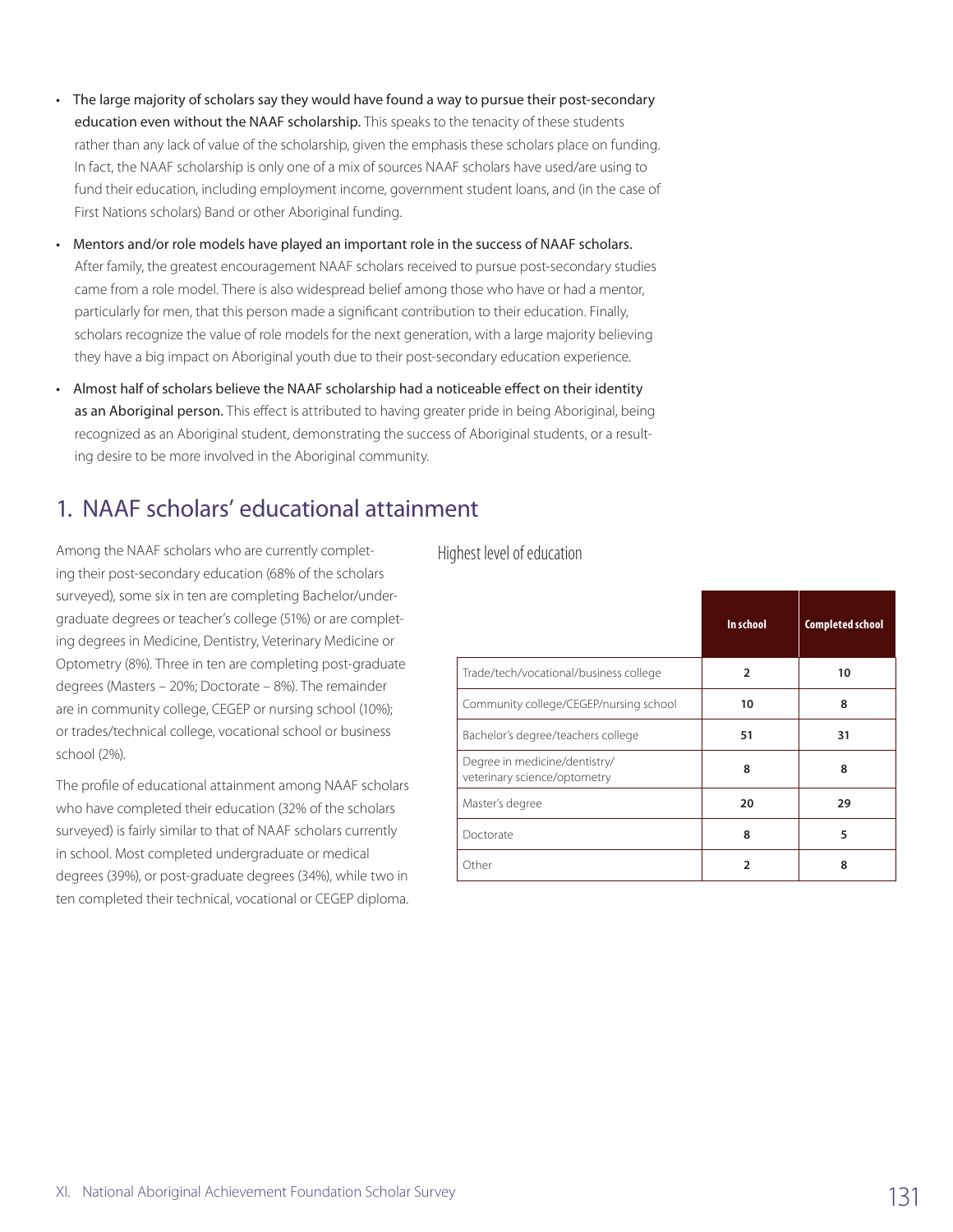# 2. The educational experience

What is the Aboriginal educational experience of NAAF scholars? As they progressed through the education system, from elementary to high school and thence to college or university, how did their educational experience reflect their Aboriginal heritage? To provide some answers to these questions, the NAAF scholar survey assessed the extent to which the scholars' teachers and fellow students were Aboriginal, as well as the number of classes held in Aboriginal languages, and the amount learned about Aboriginal people, history and culture.

### The elementary school experience

*At the elementary level, NAAF scholars had many Aboriginal classmates, but few Aboriginal instructors. Very few classes were held in Aboriginal languages, and little was learned about Aboriginal people, history and culture.*

### Aboriginal educational experience – elementary school

Please indicate how many of your fellow students/teachers were Aboriginal in elementary school/how many of your classes were in an Aboriginal language.



In elementary school, NAAF scholars were surrounded with a mix of Aboriginal and non-Aboriginal classmates. Four in ten report that some (23%) or all/most (17%) of their fellow students were Aboriginal, while just over half report that only a few (36%) or none (18%) of their fellow students were Aboriginal. First Nations scholars are much more likely to report that all/most of their fellow students in elementary school were Aboriginal (24%) than are Métis scholars (4%).

Although most NAAF scholars had at least some Aboriginal classmates in elementary school, Aboriginal *teachers* are another story. Six in ten NAAF scholars (61%) report that *none* of their elementary school teachers were Aboriginal, while only one in ten report that some (4%) or all/most (5%) were Aboriginal. There is little difference between First Nations and Métis scholars in terms of number of Aboriginal teachers.

Amount learned about Aboriginal heritage – elementary school Please indicate if you have learned a lot, a little, or almost nothing about Aboriginal people, history and culture at each stage of your education.



With the small number of Aboriginal elementary school teachers, it is no surprise to learn that NAAF scholars had very few classes taught in Aboriginal languages in elementary school. Eight in ten (79%) report that no elementary school classes were taught in an Aboriginal language, while only one in twenty (4%) report that some were, and none report that all or most were. Métis NAAF scholars are particularly likely to report that no classes were taught in Aboriginal languages at this level (94%).

Regardless of the number of Aboriginal teachers and students, and the degree to which classes were conducted in Aboriginal languages, it is still possible for Aboriginal students to learn about the history and culture of the Aboriginal peoples. However, the elementary school system as recalled by NAAF scholars did not appear to do a very good job of teaching Aboriginal students about their heritage. While a majority learned at least *something* about Aboriginal people, history and culture, only one in ten (10%) learned a lot. This is true of both First Nations and Métis students.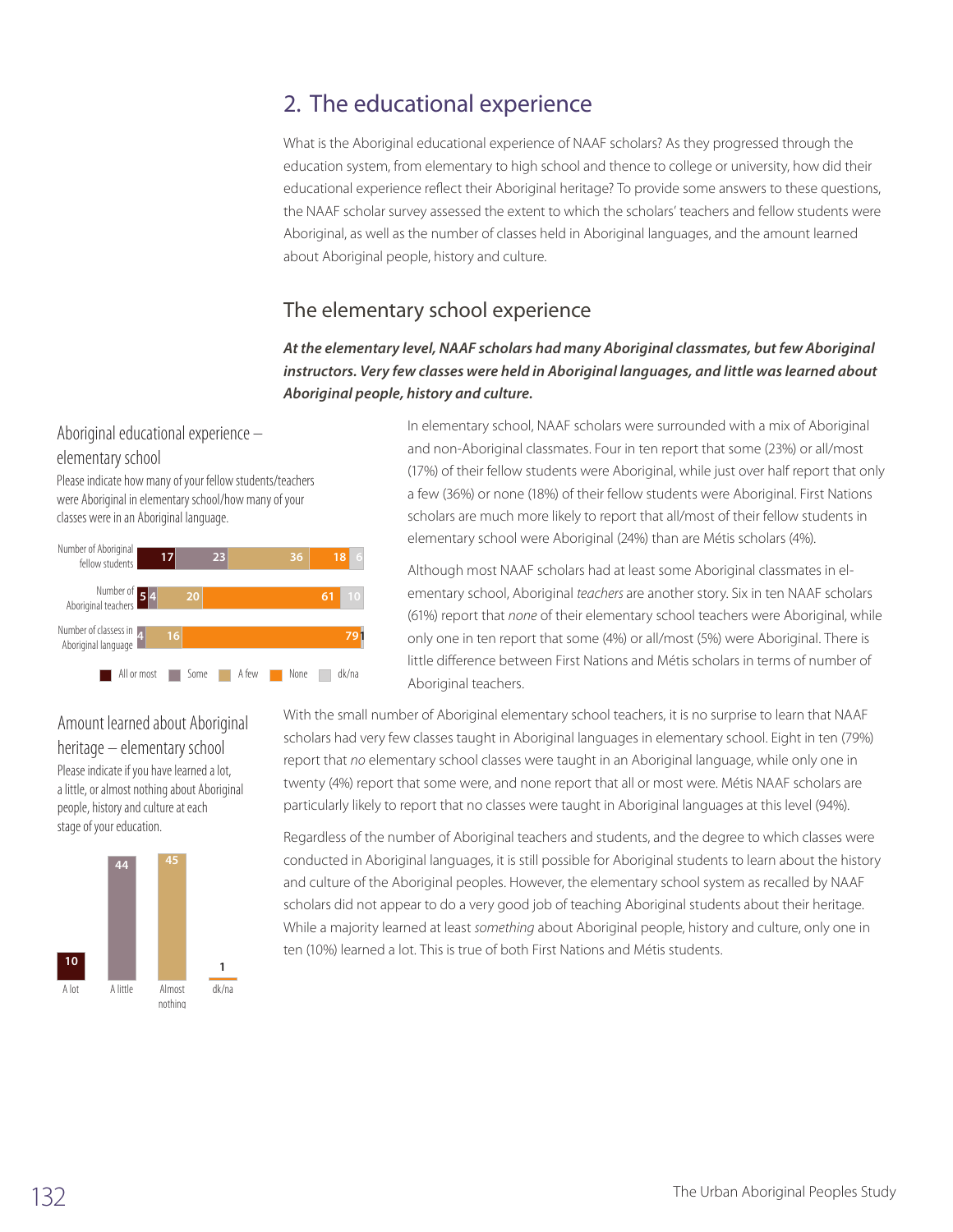## The high school experience

### *NAAF scholars were even less likely to have Aboriginal instructors or classes held in Aboriginal languages in high school than in elementary school, and even less was learned about Aboriginal people, history and culture.*

NAAF scholars are slightly less likely to report that some (33%) or all/most (9%) of their classmates were Aboriginal in high school, compared to elementary school. As was the case for elementary school, First Nations scholars are more likely to report that they had Aboriginal classmates: half of First Nations scholars (49%) report at least some Aboriginal fellow students, compared to one-third (34%) among Métis scholars, and 12 percent of First Nations scholars report that all/most of their fellow high school students were Aboriginal, compared to four percent of Métis scholars.

Aboriginal teachers were in even shorter supply when NAAF scholars were in high school than when they were elementary students. Seven in ten (71%) report that *none* of their high school teachers were Aboriginal, while only one in twenty report that that some (2%) or all/most (2%) were Aboriginal. As was the case in elementary school, there is no difference between First Nations and Métis scholars in terms of the number of Aboriginal teachers.

By the time NAAF scholars reached high school, classes taught in Aboriginal languages were almost non-existent. Virtually all scholars (95%) report than *no* high school classes were taught in an Aboriginal language.

The high school system (as recalled by NAAF scholars) did an even poorer job of teaching Aboriginal students about Aboriginal history and culture than did the elementary school system. Only about half of NAAF scholars learned *anything* about Aboriginal people, history and culture and only one in twenty (6%) learned a lot. Among First Nations scholars, things were even worse, with six in ten (58%) learning almost nothing about Aboriginal people, history and culture in high school.

### Aboriginal educational experience – high school

Please indicate how many of your fellow students/teachers were Aboriginal in high school/how many of your classes were in an Aboriginal language.



Amount learned about Aboriginal heritage – high school

Please indicate if you have learned a lot, a little, or almost nothing about Aboriginal people, history and culture at each stage of your education.

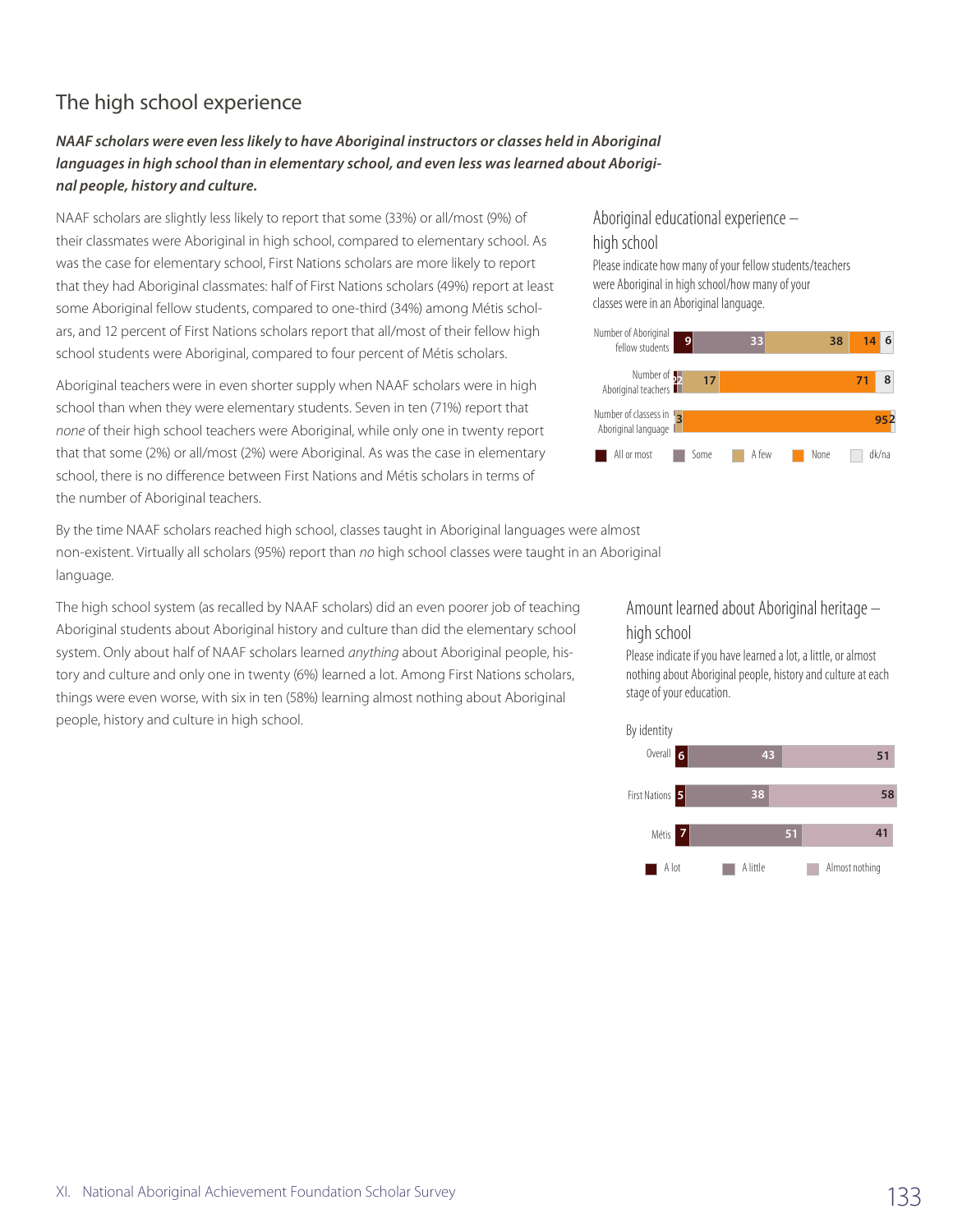## The post-secondary experience

#### *NAAF scholars are most likely to report Aboriginal classmates and teachers at the postsecondary level, and are most likely to report learning about Aboriginal people, history and culture at that level.*

#### Aboriginal educational experience –

#### college/university

Please indicate how many of your fellow students/teachers were Aboriginal in college/university.



NAAF scholars are more likely to report having Aboriginal fellow students at college or university than at any other level. Although fewer than four in ten report that some (30%) or all/most (7%) of their fellow students were Aboriginal, only about one in five (7%) report that *none* were. As was the case for both the elementary and secondary levels, First Nations scholars are more likely to report that they had Aboriginal classmates in college or university; in fact, one in ten First Nations scholars (12%) report all or most of their fellow students were Aboriginal, compared with only one percent of Métis scholars.

Aboriginal instructors are also slightly more common at the post-secondary level than at the elementary or secondary levels. Just under 15 percent of NAAF scholars report

that some (10%) or all/most (3%) of their instructors in college or university were Aboriginal, while less than half (46%) report having no Aboriginal instructors at all. First Nations NAAF scholars are particularly likely to report having Aboriginal instructors, with one in five reporting that some (15%) or all/most (4%) were Aboriginal, compared to only one in twenty Métis scholars (3% – some; 3% – all/most).

### Amount learned about Aboriginal heritage – college/university

Please indicate if you have learned a lot, a little, or almost nothing about Aboriginal people, history and culture at each stage of your education.



In contrast to the relatively small increases in the number of Aboriginal classmates and instructors at the post-secondary level, relative to lower levels, there is a dramatic improvement in instruction on Aboriginal history and culture. More than one-third (36%) of scholars report learning *a lot* about Aboriginal history and culture in university or college. First Nations scholars are particularly likely to report learning a lot about Aboriginal people, history and culture at this level (43%). This is in contrast to high school, where First Nations scholars were *less* likely than Métis to report having learned about their culture and heritage.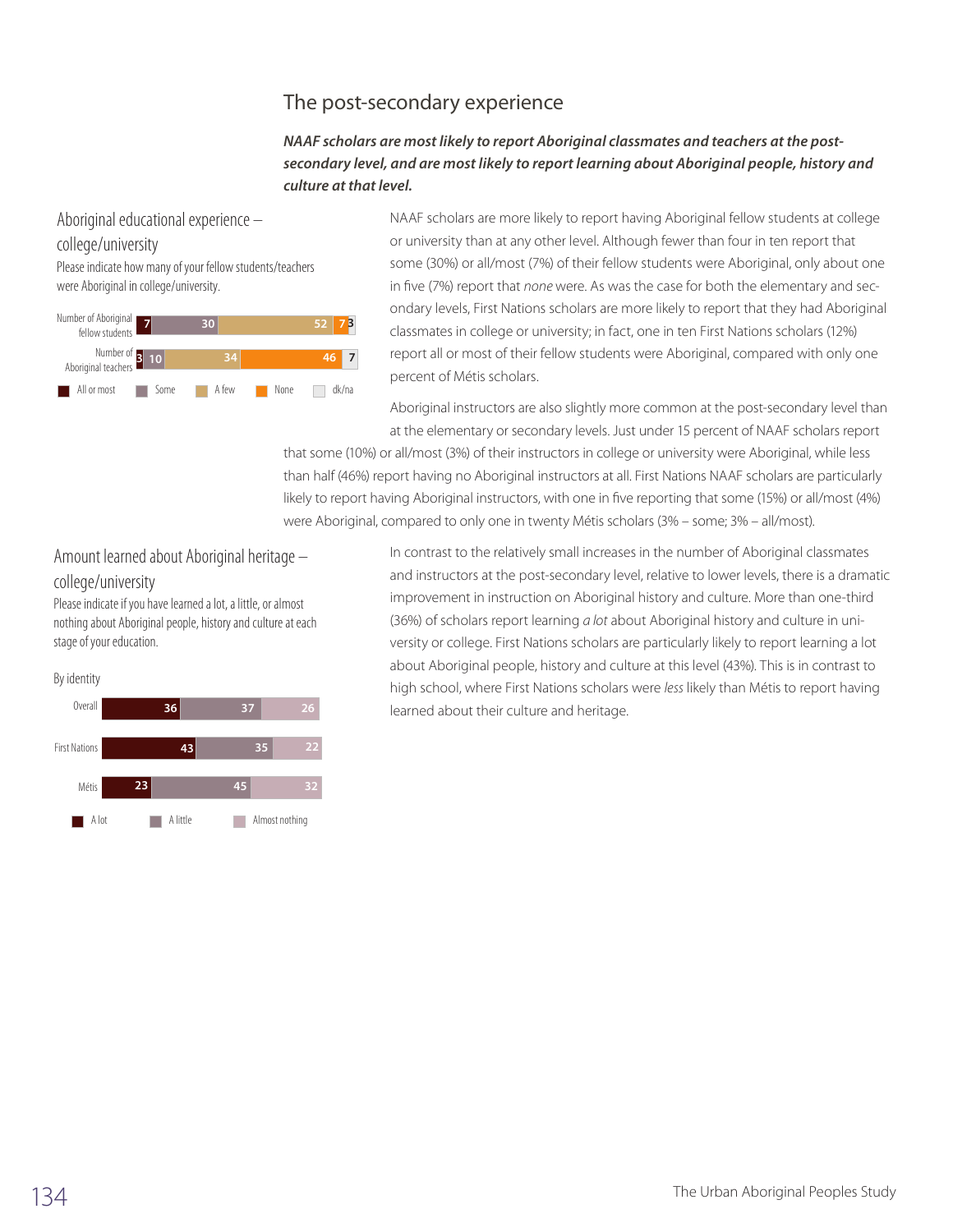# 3. The decision to pursue post-secondary education

### Reasons for pursuing post-secondary education

#### *NAAF scholars cite a variety of reasons for pursuing post-secondary education, chief among them being the desire for a successful career (both materially and in terms of personal fulfillment) and the desire to give back to their community.*

Why did NAAF scholars decide to pursue a post-secondary education? The survey posed this question in an unprompted manner (without response options offered). For those still completing their education, the benefits of an education in terms of job/career opportunities are uppermost in their minds. Three in ten (28%) mention job opportunities/advancement/career change. The benefits of a job or career in terms of material success and life satisfaction are both mentioned: one-quarter (24%) are pursuing their post-secondary education in order to pursue a career path or work for something they enjoy, while 16 percent cite reasons related to having a better future or being able to buy things, travel or meet people. An equal proportion (16%) specifically mention being able to support or provide for their families. Similar proportions want to give back to their community or help make a difference (15%), or simply enjoy learning or want to learn something new (15%).

Those who have completed their post-secondary education cite reasons similar to those still in school, with job opportunities most commonly mentioned (25%). However, the sheer enjoyment of learning (24%) is mentioned relatively more often among this group, ahead of pursuing an enjoyable career (22%) and giving back to the community (19%).

### Key influences on the decision to pursue post-secondary education

Parents/guardians and other family members had a major impact on NAAF scholars' decision to pursue post-secondary education.

In addition to the factors noted in the previous section, which individuals or groups most influenced NAAF scholars' decision to pursue post-secondary education? The NAAF scholar survey assessed the contribution of six individuals or groups (as well as the NAAF scholarship itself) to the scholar's decision to pursue post-secondary education or training.

Family is clearly a key influence in the NAAF scholar's decision to pursue studies beyond the high school level, particularly **parents/guardians.** More than eight in ten NAAF scholars (84%) report that their parents/guardians significantly (73%) or somewhat (11%) encouraged that decision, while some three-quarters say that **other members of their family** significantly (49%) or somewhat (27%) encouraged them. (The influence of family can also be seen in the fact that most NAAF scholars were preceded into post-secondary studies by other members of their family, with only one-third – 36% – reporting that they are the first in their family to pursue a post-secondary education.)

It is interesting to note that older NAAF scholars (35 and older) are much *less* likely to report that parents/guardians provided significant encouragement to them (47%) and are correspondingly *more* likely to indicate that they are the first in their family to pursue post-secondary studies (53%).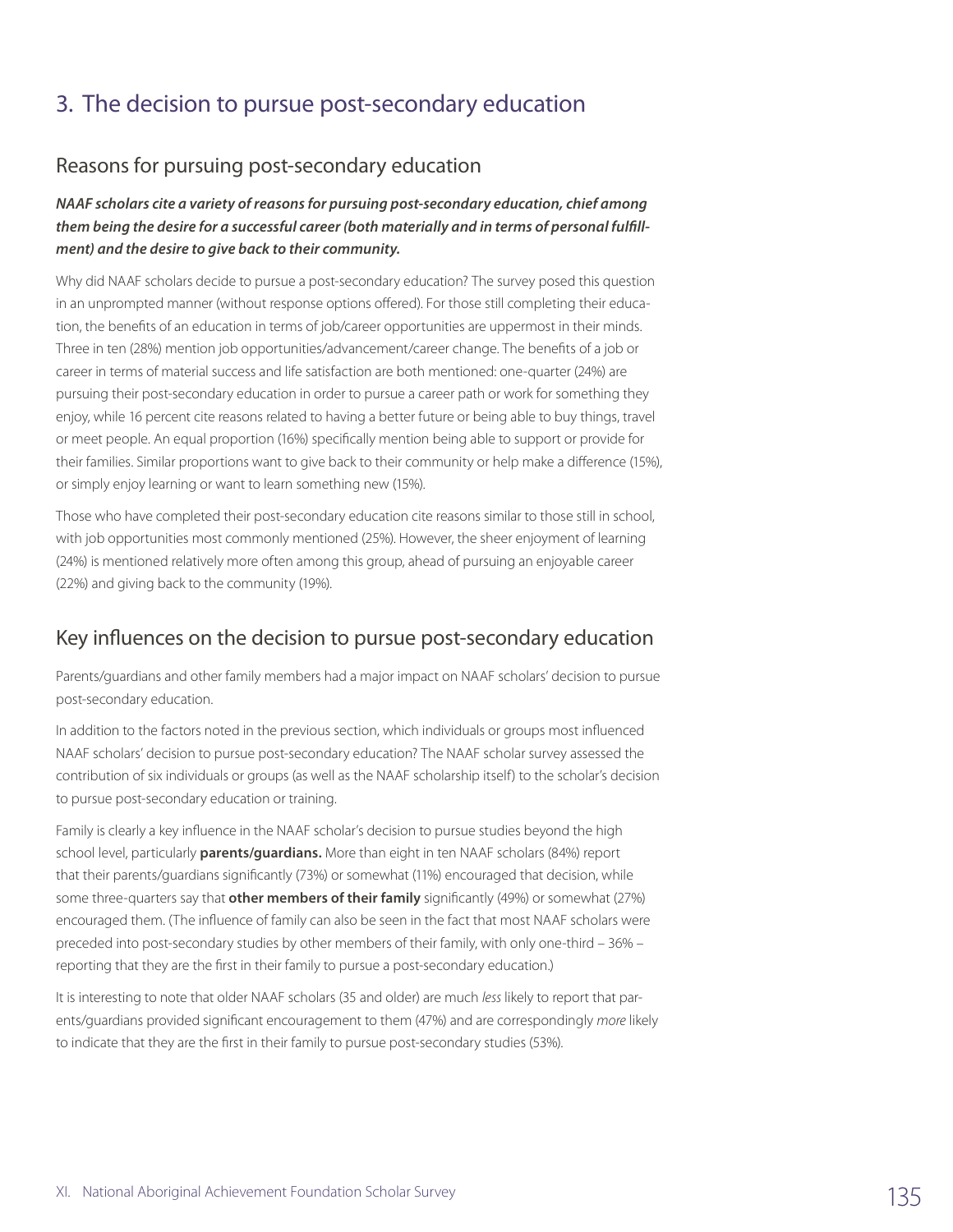Next to family, the greatest encouragement for NAAF scholars to extend their education beyond high school was provided by **a role model that they admired** – about two-thirds of NAAF scholars report a role model significantly (46%) or somewhat (21%) encouraged them. It is not surprising to note that those who have a mentor are much more likely to report that a role model significantly encouraged their decision (70%) than are those who do not have a mentor (20%). **Teachers** also provided a great deal of encouragement in this decision, with seven in ten scholars reporting that teachers significantly (41%) or somewhat (29%) encouraged them. Younger NAAF scholars (60% among those under 25 years of age), and those whose most recent NAAF scholarship was in 2008 or 2009 (58%) are particularly likely to report that their teachers significantly encouraged them.

**Friends** also provided encouragement to NAAF scholars in their quest to advance their education; about one-third (36%) of NAAF scholars report that friends significantly encouraged them, while an equal proportion (37%) indicate that their friends somewhat encouraged them.

The other two groups assessed provided a generally lower level of encouragement. Half of NAAF scholars report that **guidance counsellors at school** significantly (26%) or somewhat (25%) encouraged them in their decision to pursue post-secondary education, while over four in ten report that **a representative from a university, college or apprenticeship program** significantly (21%) or somewhat (24%) encouraged them.

It is also noteworthy that NAAF scholars generally did not feel that any of these groups actively *discouraged* them from pursuing post-secondary studies. In no case did even five percent report that any group discouraged them from pursuing post-secondary studies.

#### *The NAAF scholarship itself was a key influence on scholars' decision to pursue postsecondary education.*

Influence of NAAF scholarship on decision to pursue post-secondary education To what extent did receiving a NAAF scholarship influence your decision to pursue post-secondary education?



In addition to assessing the impact these individuals and groups had on NAAF scholars' decision to continue their education beyond high school, the survey also assessed the impact of having received the NAAF scholarship itself. Eight in ten NAAF scholars credit the scholarship with some level of influence on their decision, with half (49%) feeling it had a significant influence. This level of influence is second only to that of parents/guardians among the groups assessed on the survey. Those who were born and raised on a First Nations reserve, or in a Métis or Inuit community (of whom the large majority are First Nations peoples) are particularly likely to feel that the NAAF scholarship had a significant influence on their decision (61%).

However, despite the high level of importance scholars attribute to the NAAF scholarship as an influence in the post-secondary decision, the large majority do *not* feel that pursuing a post-secondary education would have been impos-

sible without it. Some nine in ten scholars (88%) believe they would have found a way to pursue their post-secondary education even without the NAAF scholarship. It is important to note that the NAAF encourages students to apply to other sources for funding as there are a limited amount of funds available compared to the amount that students request.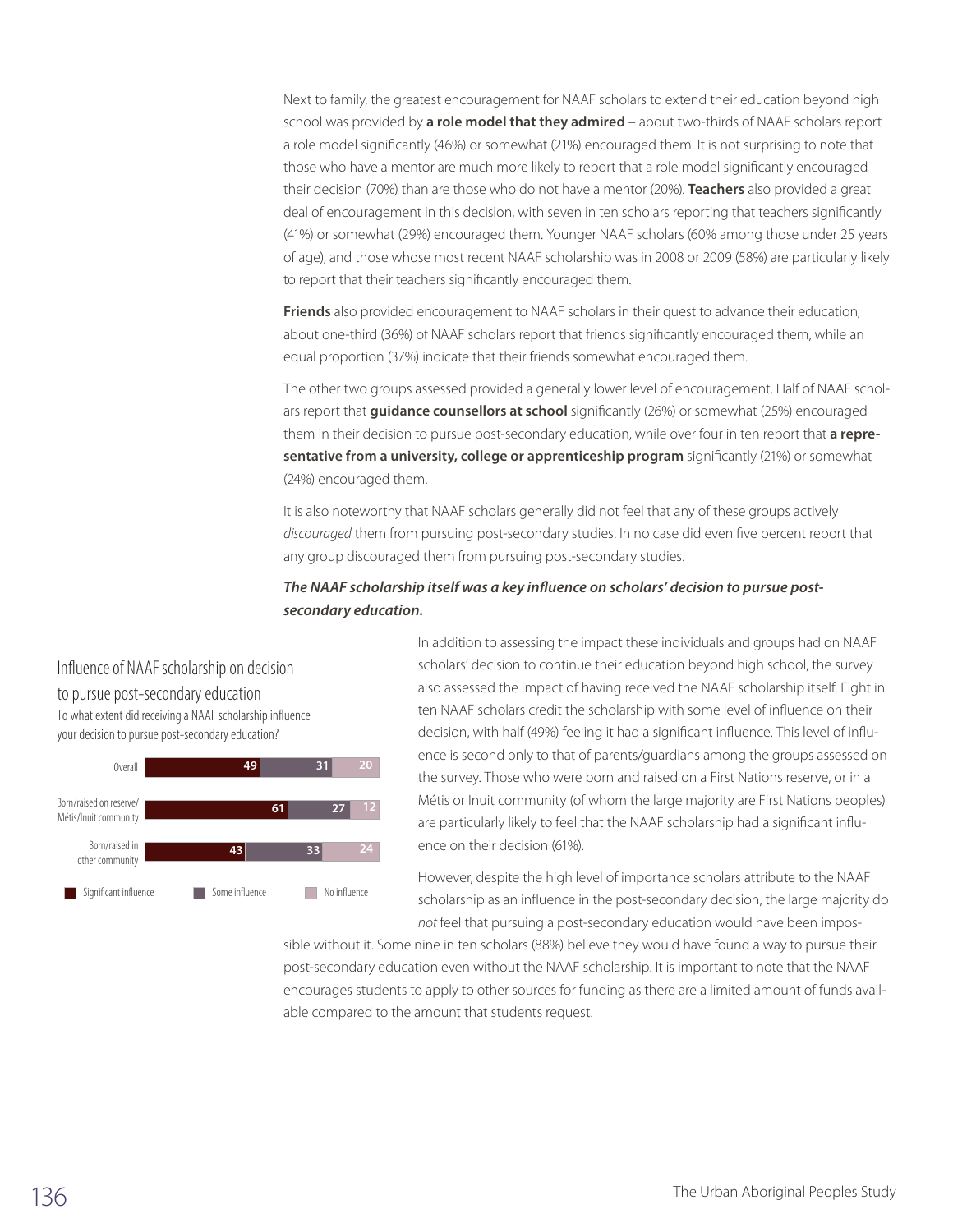## The role of the mentor

### *Half of NAAF scholars have a mentor and most (particularly men) feel that their mentor has made a significant contribution to their ability to achieve their educational goals.*

The survey asked NAAF scholars whether or not they have a mentor (which was defined as someone "who acts as a trusted guide or advisor about your education and other important matters in your life"). Overall, half of the NAAF scholars surveyed indicate they have a mentor (or had one when they were in school, for those who have completed their education). Those currently in school are more likely to have a mentor (55%) than are those who have completed their education (41%). Also, those completing (or who have completed) post-graduate studies are more likely to have a mentor (59%) than are those at lower education levels (45%).

What is the value of a mentor? Does having one have any real impact? Those NAAF scholars who have (or had) a mentor were asked to what extent the mentor contributed to their ability to achieve their educational goals. All who have (or had) a mentor feel that mentor made at least some contribution to their ability to achieve their goals (educationally speaking), with seven in ten (72%) feeling the mentor's contribution was *significant*. Mentors appear to be particularly valuable to men, as virtually all male NAAF scholars who have (or had) a mentor (94%) believe that individual made a significant contribution to their ability to achieve their educational goals.

The value of a mentor, so clear among those NAAF scholars who have one, is not nearly as apparent to those who do not. Those NAAF scholars who do not (or did not) have a mentor were asked to what extent they believe a mentor *would contribute* (or *would have contributed*) to their ability to achieve their educational goals. Although all see some value in a mentor, only one-third (33%) believe a mentor would make (or would have made) a *significant* contribution.

## Obstacles to completing post-secondary education

#### *NAAF scholars overwhelmingly cite financial obstacles as the main obstacle that must be overcome to complete their post-secondary education. Other obstacles include balancing work, life and school, and having to leave home.*

What do NAAF scholars see as the main obstacles that must be overcome in order to realize the dream of completing a post-secondary education? The NAAF scholar survey posed this question to scholars in an unprompted manner (without response options offered). For those still completing their education, the primary obstacle is financial: six in ten (62%) mention obstacles related to finances, poverty and the cost of living. A number of other obstacles are mentioned, but only four are mentioned by one in ten or more NAAF scholars who are still in school: balancing work, family life and school (16%), the level of commitment/dedication required (13%), having to leave home and move to the city (11%), and having to re-orient study habits and improving work ethic (8%).

### Contribution of mentor to achievement of educational goals\*

To what extent do you think your mentor/guide/advisor has contributed to your ability to achieve your educational goals?



Perceived contribution of mentor to achievement of educational goals\* To what extent do you think a mentor/guide/

advisor would contribute to your ability to achieve your educational goals?



\*Subsample: Those who do not/did not have a mentor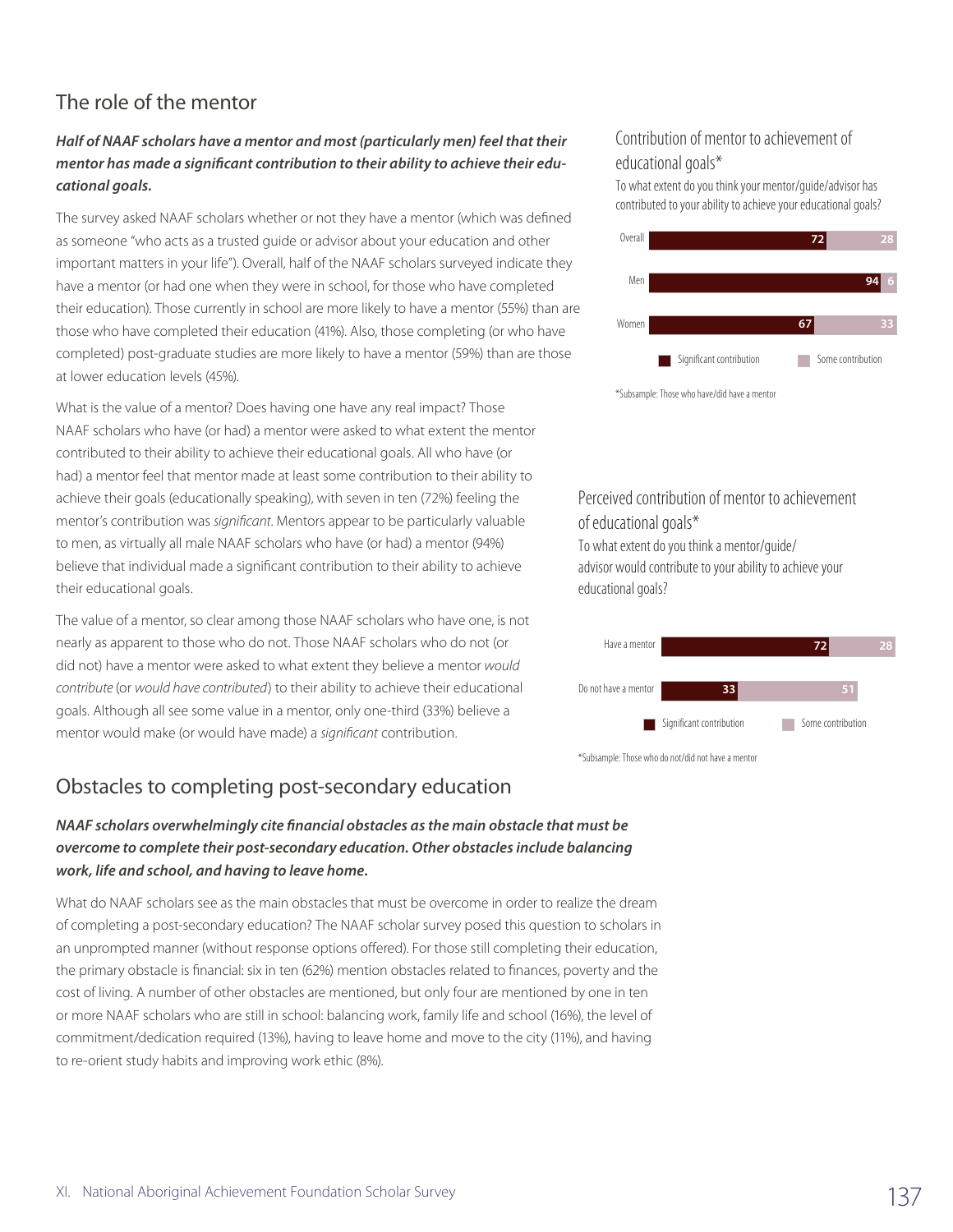Those NAAF scholars who have completed their education cite similar obstacles, with financial obstacles by far the most commonly mentioned (69%). However, these scholars mention some obstacles more frequently than those still in school. These include being a parent/finding daycare (14%), family/ partner issues (14%) and racism (10%).

# 4. Financing post-secondary education

## Sources of funding for post-secondary education

*Funding for NAAF scholars' post-secondary education comes from a variety of sources, key among them are employment income, government student loans, and (in the case of First Nations scholars) Band or Aboriginal funding. The NAAF scholarship is not generally seen as a primary source of funding.*

Once the decision to continue education beyond high school has been made, one of the first and most important challenges students must meet is funding their post-secondary education. How did NAAF scholars meet the funding challenge? The NAAF scholar survey asked scholars to name (unprompted, without providing response options) all their sources of funding for their post-secondary education, as well as the *primary* source.

|                                     | <b>Total</b>   | <b>First Nations</b> | <b>Métis</b> |
|-------------------------------------|----------------|----------------------|--------------|
| NAAF scholarship                    | 77             | 79                   | 75           |
| Employment/job income               | 51             | 40                   | 65           |
| Band or Aboriginal funding          | 48             | 72                   | 13           |
| <b>Bursaries</b>                    | 47             | 41                   | 58           |
| Scholarships (other than NAAF)      | 43             | 38                   | 48           |
| Government student loans            | 41             | 32                   | 52           |
| Personal savings                    | 35             | 33                   | 36           |
| Family support                      | 26             | 18                   | 35           |
| Bank/credit union loan              | 25             | 18                   | 35           |
| Personal loans                      | 9              | 6                    | 14           |
| Government program assistance       | $\overline{2}$ | $\overline{2}$       | 3            |
| RESP/other educational savings plan | $\overline{2}$ | 1                    | 1            |
| Social/income assistance            | $\overline{2}$ | 3                    |              |
| Other                               | 4              | 4                    | 4            |

### Sources of post-secondary funding

NAAF scholars make use of a variety of sources of funding to finance their post-secondary education. Not surprisingly, the NAAF scholarship itself is mentioned most frequently (77% mention it). Of course, this means that some one-quarter of NAAF scholars do *not* think of the NAAF scholarship they received as a source of post-secondary education funding (or may have assumed this was obvious and did not need to be re-stated). Indeed, only one in ten (9%) name the NAAF scholarship as their *primary* funding source. This is not surprising since NAAF encourages students to explore all other possible sources of funding to complement any award from NAAF as few applicants receive the full amount of their requests (due to the limited amount of funds available).

Other key sources of funding include employment income (mentioned by 51%, but 65% of Métis scholars), Band or Aboriginal funding (mentioned by 48%, but 72% among First Nations scholars), bursaries (47%), scholarships other than NAAF (43%) and government student loans (41%). In addition, about one-third of NAAF scholars (35%) made use of personal savings, while some one-quarter relied in part on support from families (26%), or loans from a bank or credit union (25%).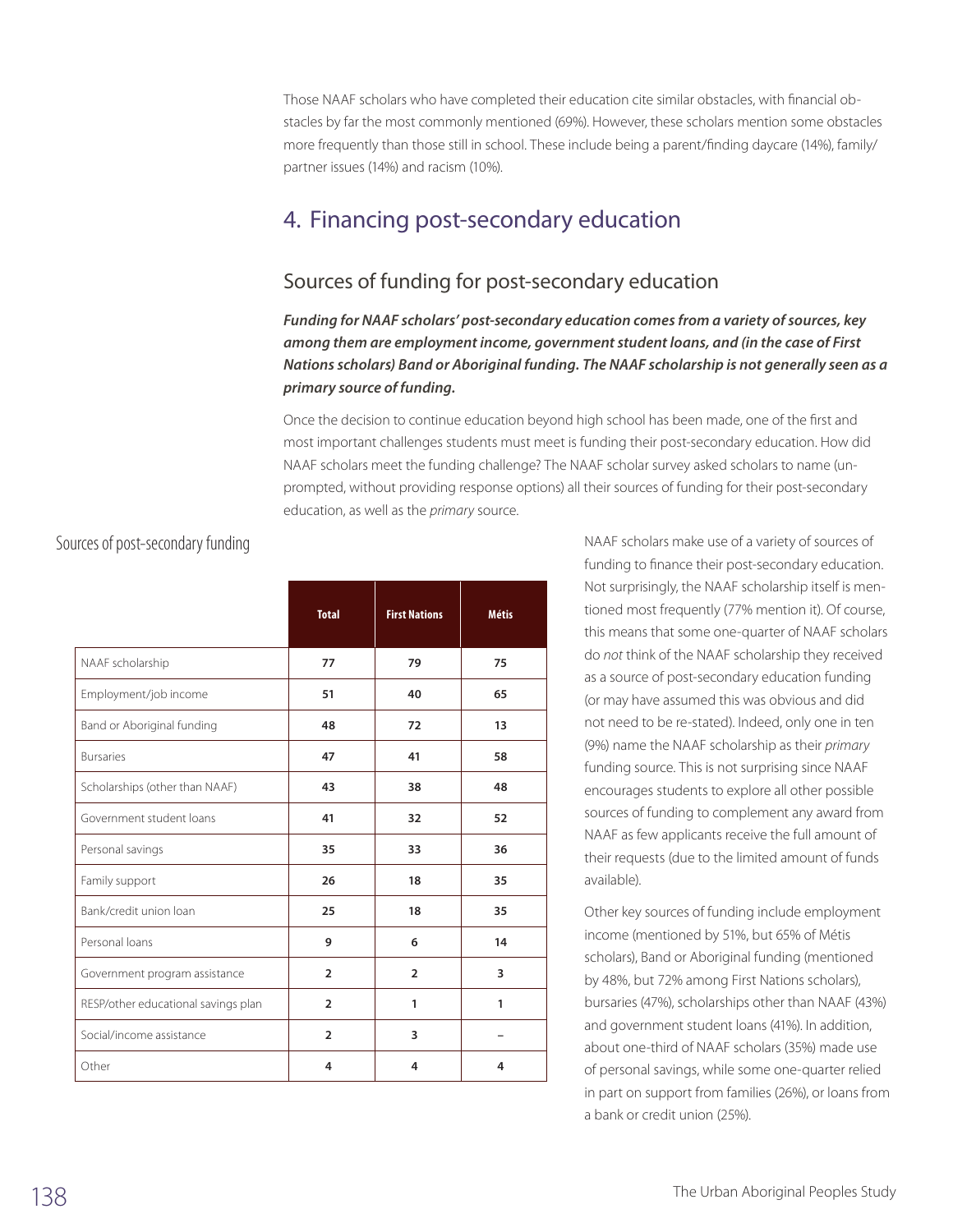It is interesting to note that Métis NAAF scholars are more likely than are First Nations scholars to mention most of the sources named (exceptions are the NAAF scholarship itself, Band or Aboriginal funding, and personal savings). Also of note is the fact that younger scholars are much more likely to mention employment income (74% among those under 25) than are older scholars (33% among those 35 and older).

Three main funding sources are cited as the *primary* source of post-secondary education funding: Band or Aboriginal funding (31%, but 54% among First Nations scholars), government student loans (22%, but 30% among Métis scholars) and employment income (12%, but 22% among Métis scholars).

## Adequacy of funding for post-secondary education

### *Only a minority of NAAF scholars currently in school believe they have adequate financial support to complete their post-secondary education. Those who have completed their education are much more likely to report having had enough financial support.*

As noted earlier, NAAF scholars report a variety of sources of funding for their post-secondary education. Are these sources adequate to the task? The survey asked NAAF scholars whether or not they believe they have (or had, among those who have completed their education) enough financial support to complete their post-secondary education or training. Findings reveal that a significant proportion of NAAF scholars who are still in school are concerned about having enough financial support to achieve their educational goals. In fact, only a minority (46%) report having secured sufficient financial support to complete their education. On the other hand, the large majority of those NAAF scholars who are no longer in school (80%) report that they did, indeed, have sufficient financial resources to complete their post-secondary education.

# 5. NAAF scholars' opinions on education

## Importance of education to Aboriginal people

#### *Virtually all NAAF scholars see formal education as important to the lives of Aboriginal people, with nine in ten believing education is very important.*

It is perhaps to be expected that NAAF scholars see education as important; however, the degree to which they are in agreement is striking. Nine in ten scholars (91%) believe that formal education is very important to improving the lives of Aboriginal people. Only one percent believe it is not important.

#### *The large majority of NAAF scholars believe that, as role models for Aboriginal youth, they (and other Aboriginal people pursuing a post-secondary education) have a big impact.*

The NAAF scholar survey asked scholars what kind of impact those Aboriginal people who are pursuing post-secondary education have as role models for Aboriginal youth. Virtually all believe they have at least some impact, with three-quarters (77%) believing they have a big impact as role models. This is true across all subgroups of NAAF scholars.

#### Adequacy of funding for post-secondary education Do you think you have enough financial support to complete your current post-secondary education or training?/ Did you have enough financial support to complete your post-secondary education or training?



**80**

Completed school